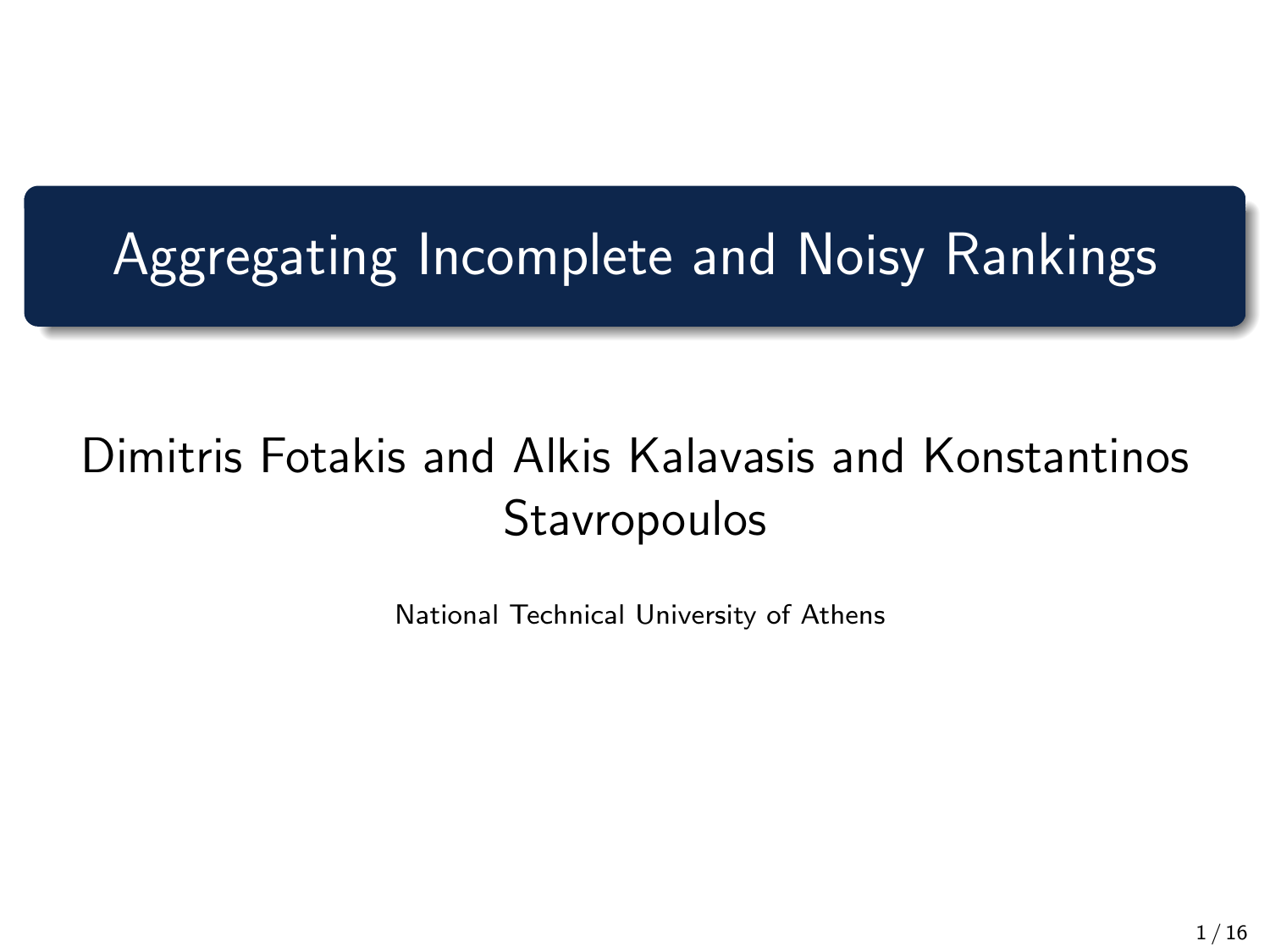• Aggregating collections of ranked preferences: analyze statistical ranking models (e.g. [\[Mal57\]](#page-11-0), [\[Thu27\]](#page-14-0), [\[Smi50\]](#page-12-0), [\[BT52\]](#page-12-1), [\[Pla75\]](#page-12-2), [\[Luc12\]](#page-13-0)).

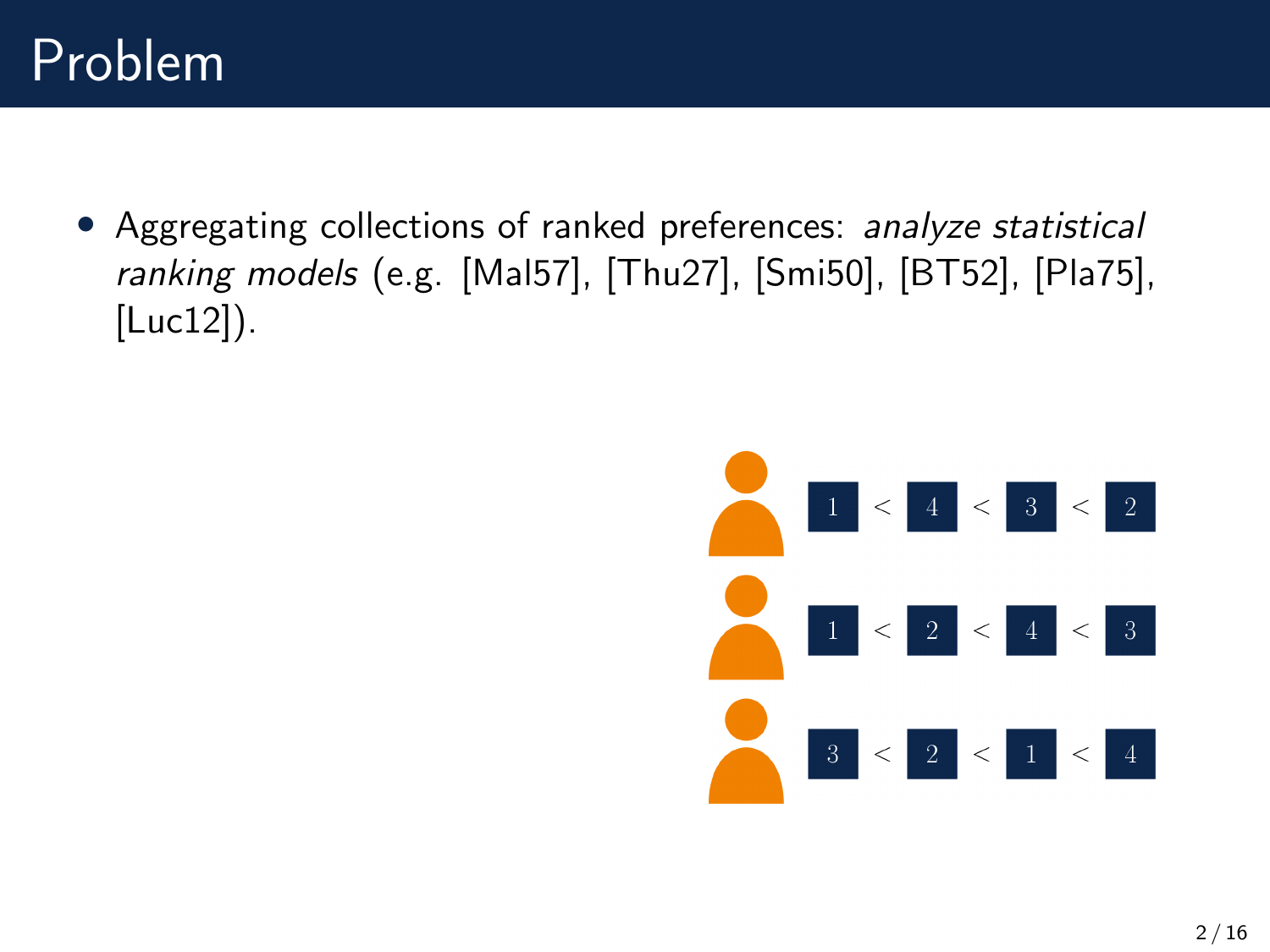• Incomplete input rankings: analyze incomplete ranking models.

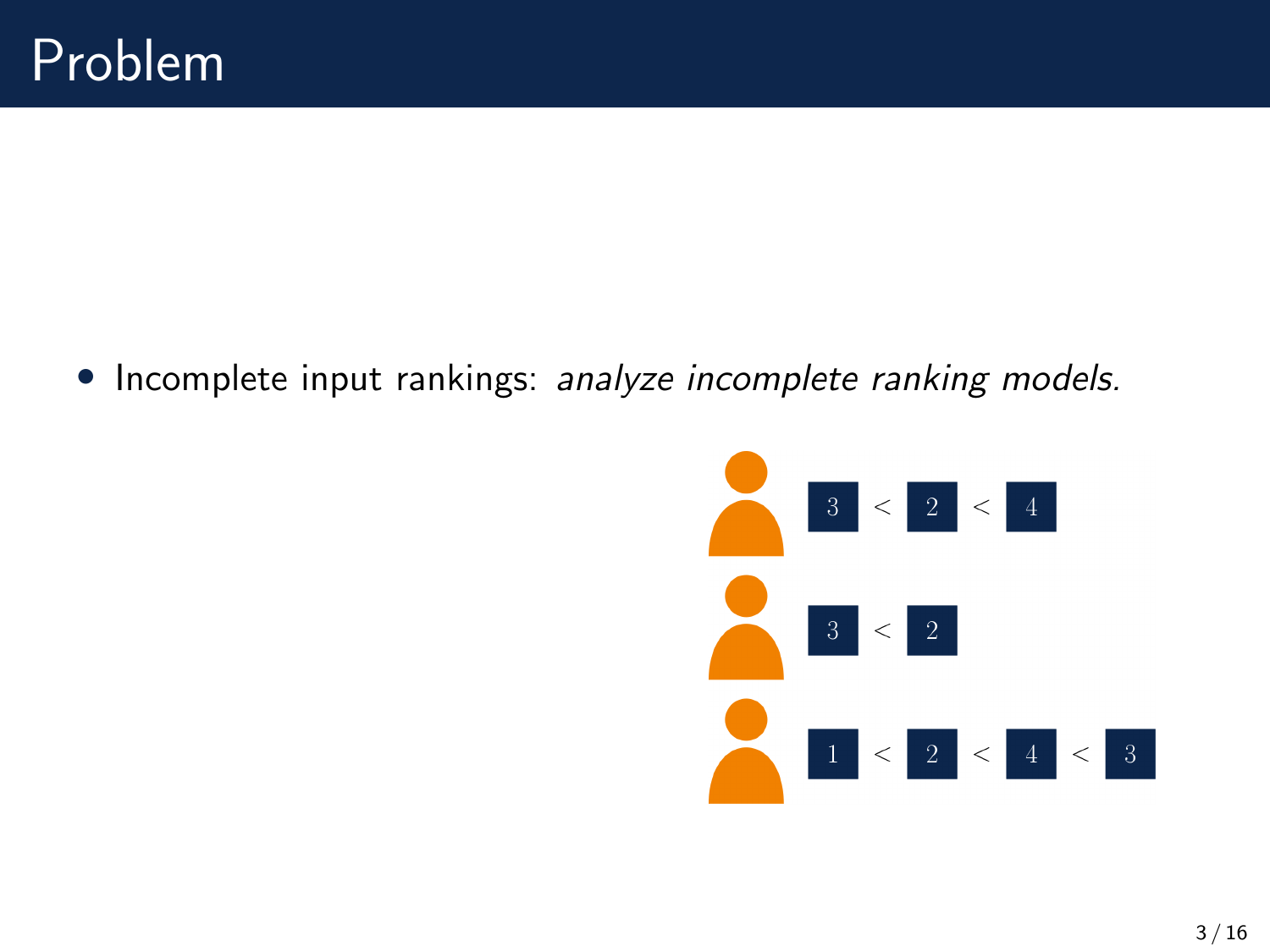- Extensively studied (e.g. [\[BM09\]](#page-11-1), [\[AF98\]](#page-14-1), [\[CPS13\]](#page-11-2), [\[LM18\]](#page-14-2), [\[BFZ19\]](#page-13-1), [\[FV86\]](#page-11-3), [\[MM03\]](#page-12-3), [\[LL03\]](#page-13-2)).
- Central (ground truth) ranking  $\pi_0 \leftrightarrow$  ideal output of aggregation.
- Exponential decay to the (Kendall Tau) distance from  $\pi_0$ :

$$
\Pr[\pi|\pi_0, \beta] \propto \exp(-\beta d_{\mathcal{K} \mathcal{T}}(\pi_0, \pi)), \forall \pi \in \mathfrak{S}_n, \tag{1}
$$

 $\beta > 0$ : spread parameter,  $d_{KT}(\pi, \pi') = \text{\#inversions between} \pi, \pi'.$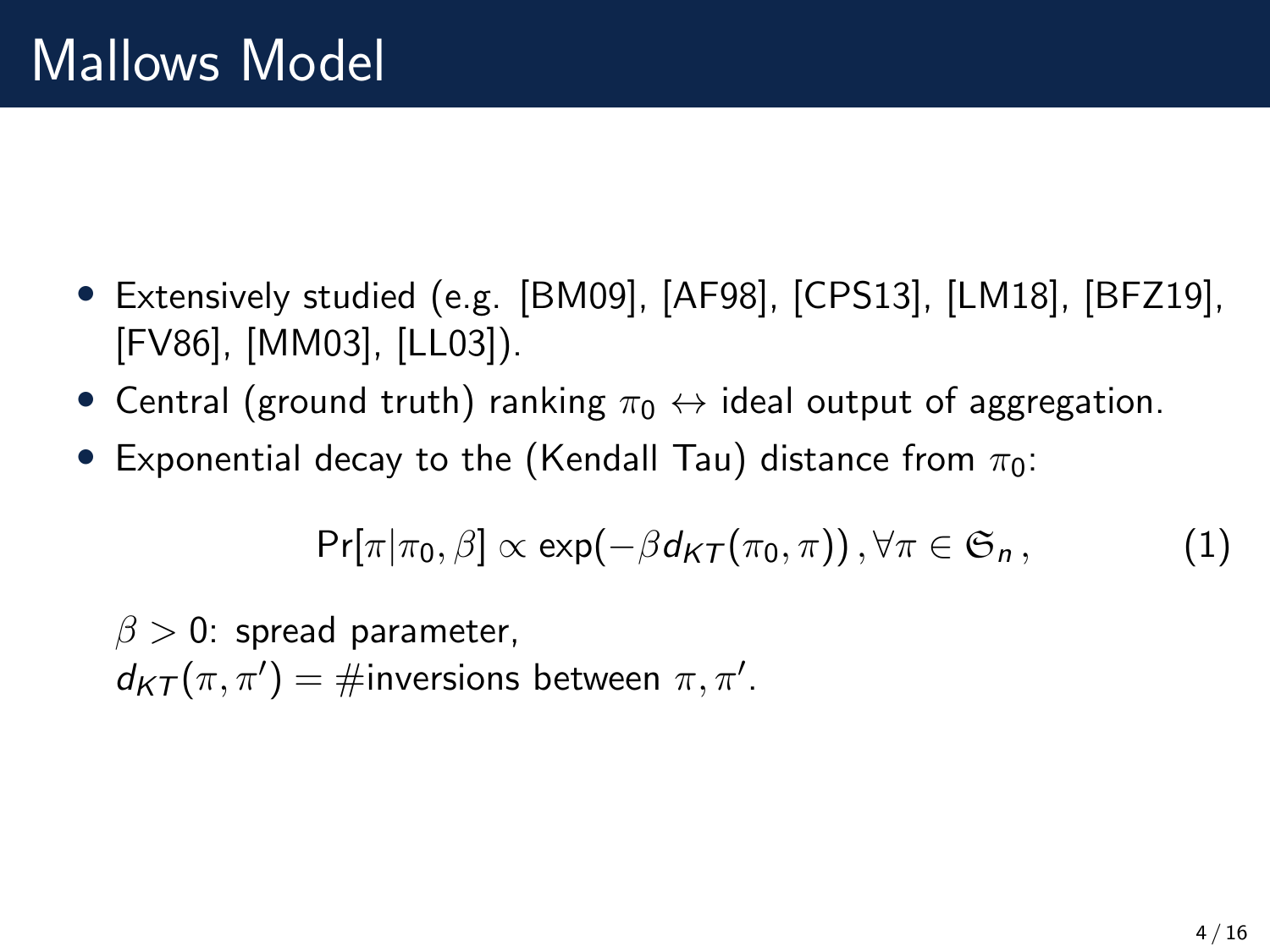- Generates incomplete rankings.
- Selection sets:  $S = (S_1, \ldots, S_r)$ , where  $S_i \subseteq [n]$ .
- Exponential decay to the distance from sub-rankings of  $\pi_0$ :

$$
\Pr[(\pi_1,\ldots,\pi_r)|\pi_0,\beta,\mathcal{S}] \propto \prod_{i\in[r]} \exp(-\beta d_{\mathcal{KT}}(\pi_0|_{S_i},\pi_i)), \qquad (2)
$$

 $\pi_i$ : a ranking of the elements of  $S_i$ ,  $\pi_0|_{\mathcal{S}_i}$ : the ranking of the elements of  $\mathcal{S}_i$  according to  $\pi_0.$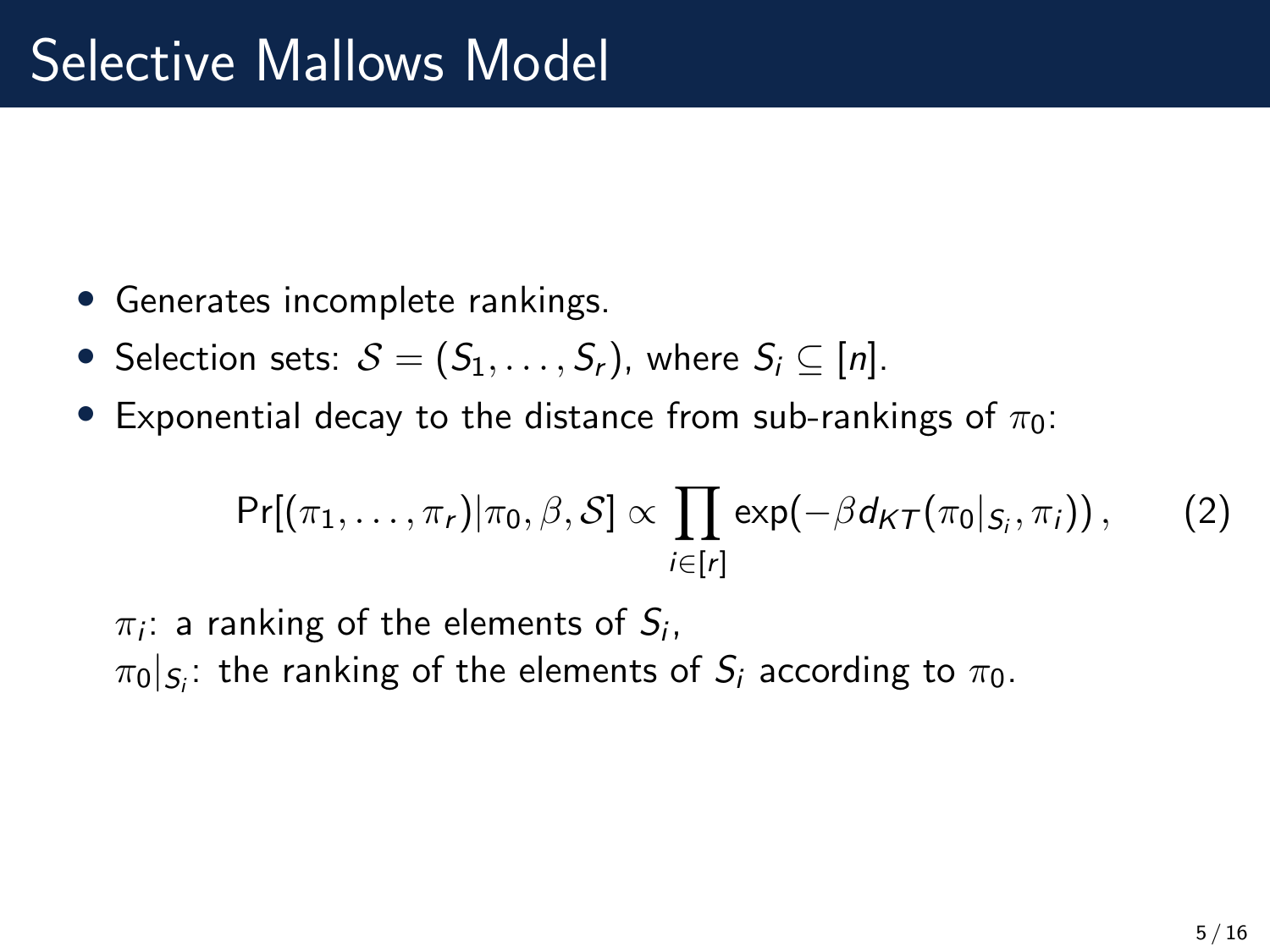• (Pair appearance) frequency parameter  $p \in [0, 1]$ :

$$
|\{S_i: S_i \ni a, b\}| \geq p \cdot |\mathcal{S}|, \forall a, b \in [n]
$$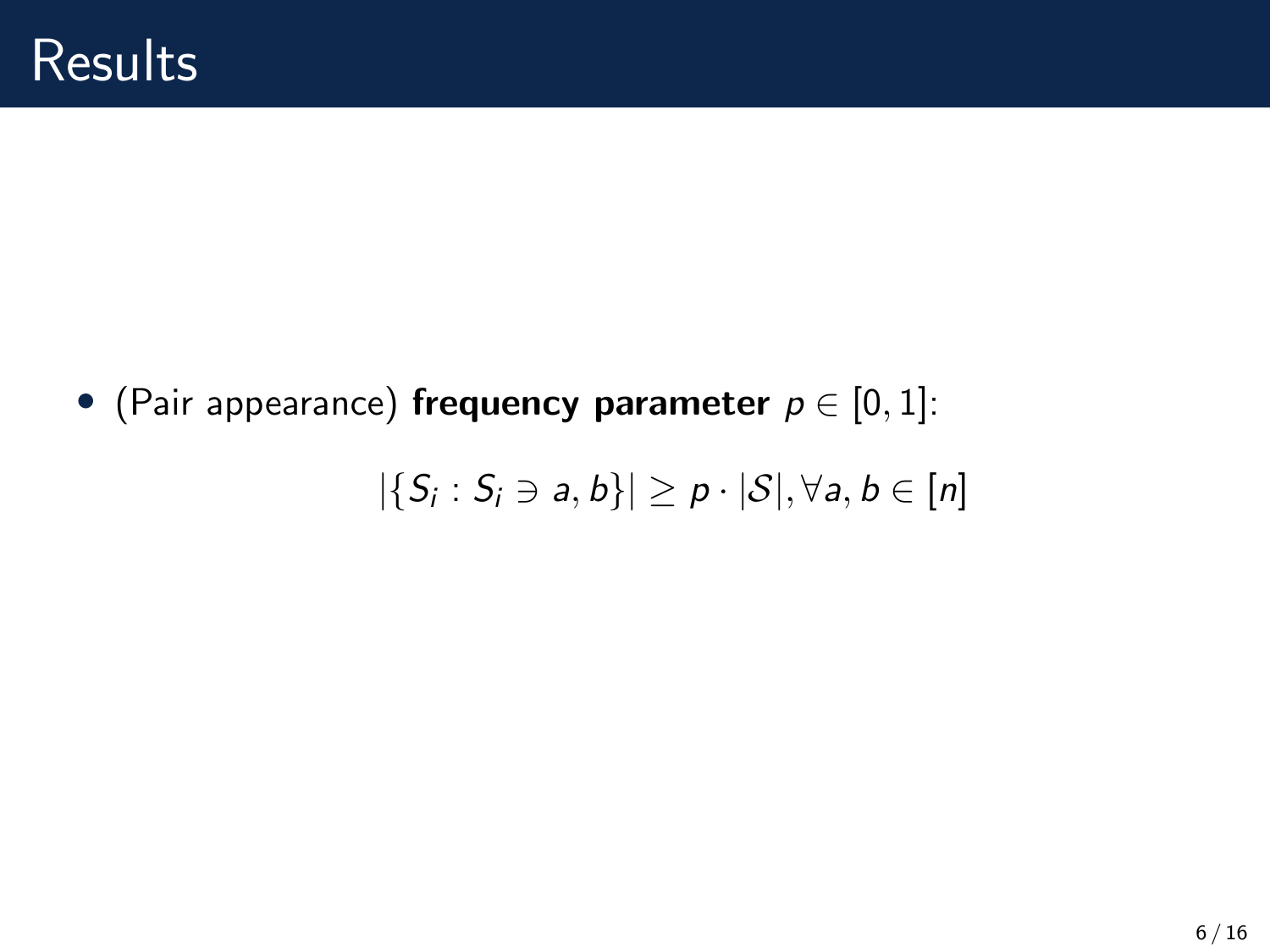## Results: Sample Complexity

• For error prob.  $\epsilon \in (0,1)$ : poly $(1/\beta) \cdot \Theta(\frac{1}{\rho} \cdot \log(n/\epsilon)).$ 

• Upper Bound:  $O(\frac{1}{\rho(1-e^{-\beta})^2}\cdot \log(n/\epsilon))$ Large enough sample profile length ⇓ Each pair correctly ranked by majority. • Lower Bound:  $\Omega(\frac{1}{\beta \rho} \cdot \log(n/\epsilon))$ Small sample profile length ⇓ ∃ rarely observed, large set of disjoint pairs.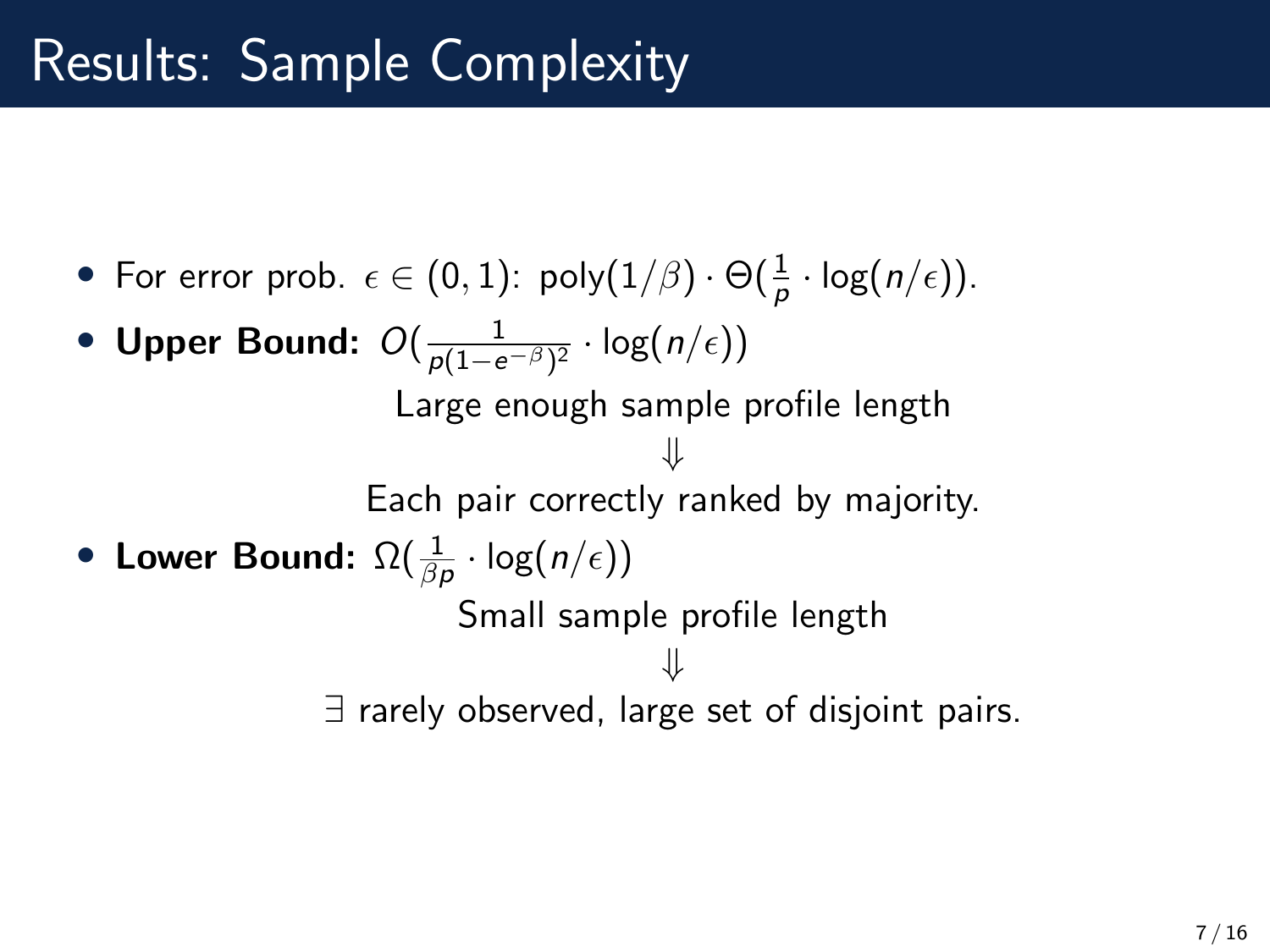## Results: Maximum Likelihood Estimation

- As in (complete) Mallows: MLE of  $\pi_0$  linked to an NP-hard problem.
- However:
	- Average case  $\Rightarrow$  initial approximation of MLE.
	- Structure of problem ⇒ efficient local search.
- Finally: For any  $\alpha > 0$ , we find MLE w.p.  $\geq 1 n^{-\alpha}$ , in time:

$$
T = O\left(n^2 + n^{1+O(\frac{2+\alpha}{r\beta\rho^4})}2^{O(\frac{1}{\rho^3\beta})}log^2 n\right)
$$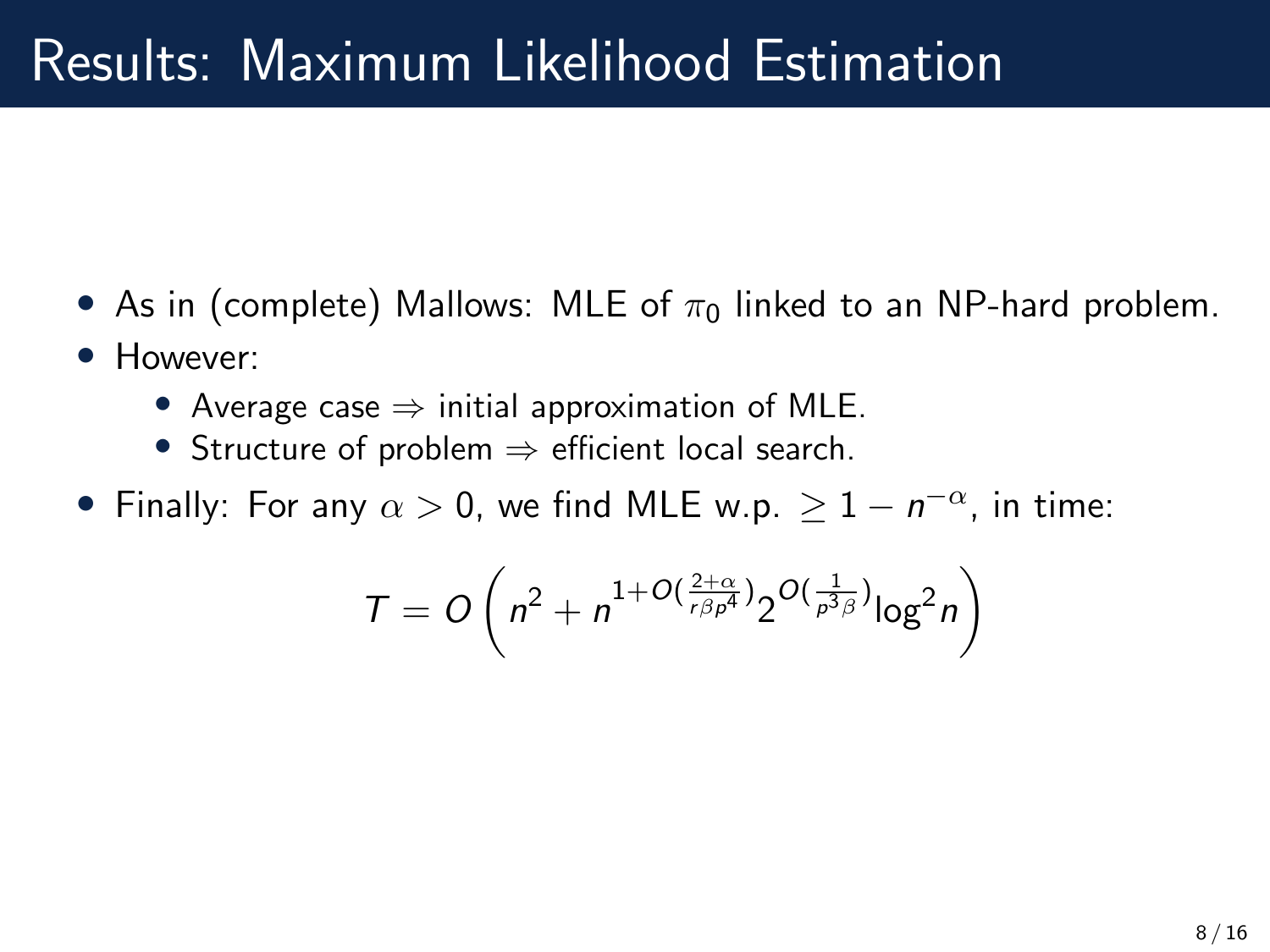• Upper Bound:  $O\left(\frac{\log(k/\epsilon)}{p(1-e^{-\beta})}\right)$  $\frac{\log(k/\epsilon)}{\rho(1-e^{-\beta})^2} + \frac{\log(n/\epsilon)}{\rho^2 \beta k}$  $\frac{\log(n/\epsilon)}{p^2\beta k}\Big)$  (if  $k=\omega(1/(\rho\beta)))$ Low ranked alternatives ruled out with few samples. • Lower Bound:  $\Omega(\frac{1}{\beta \rho} \mathsf{log}(k/\epsilon))$ 

Implied by sample complexity of finding  $\pi_0$ .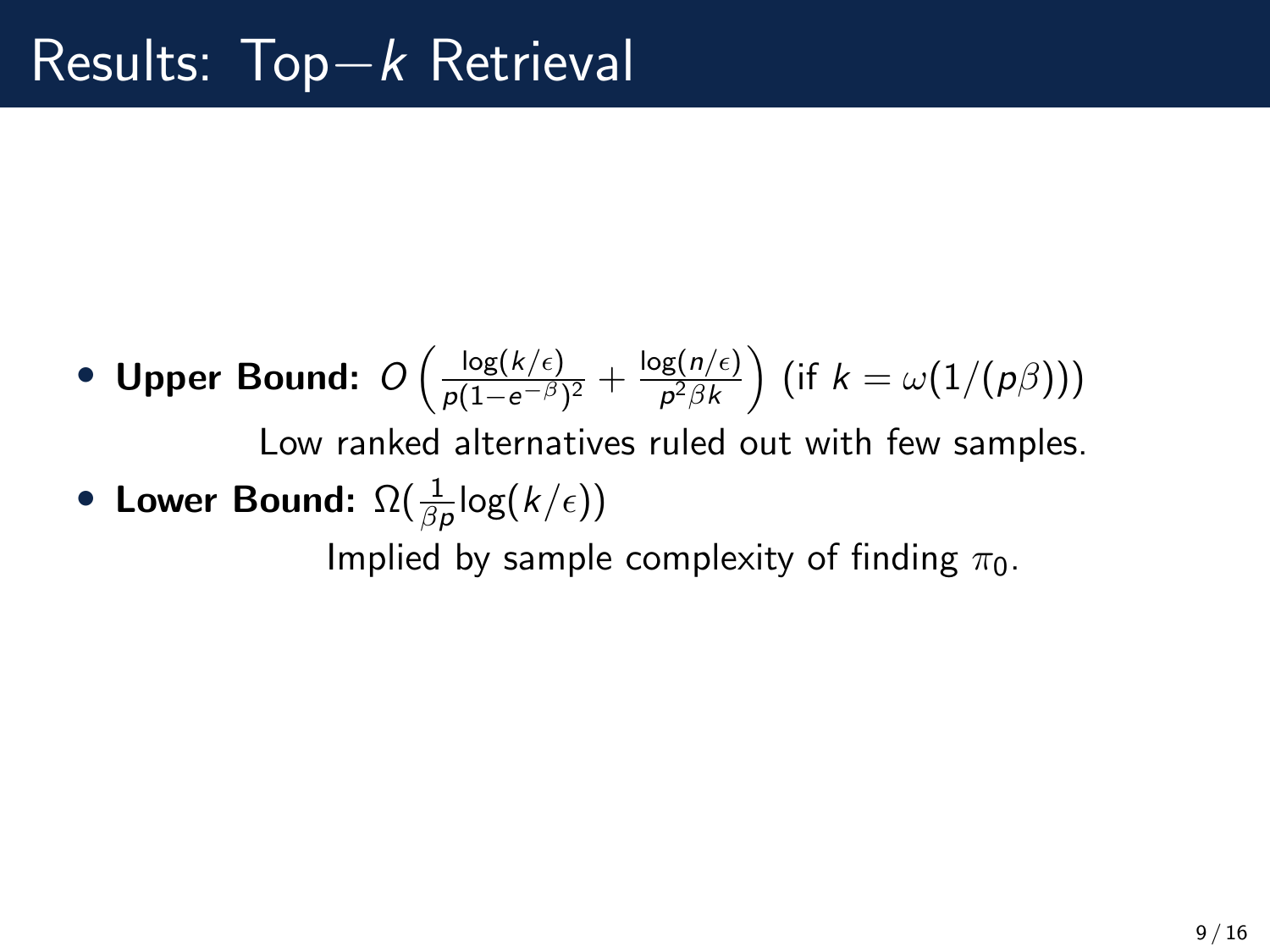- Given a selective Mallows sample profile,  $\text{PosEST:}$ 
	- 1. Calculates pairwise majority positions:

 $\hat{\pi}(a) = \{b \in [n] : b < a \text{ in most common appearances}\}\$ 

- 2. Breaks ties uniformly.
- Optimal sample complexity for  $\pi_0$ , Upper bound for top−k & Approximates  $\pi_0$  (first step of MLE).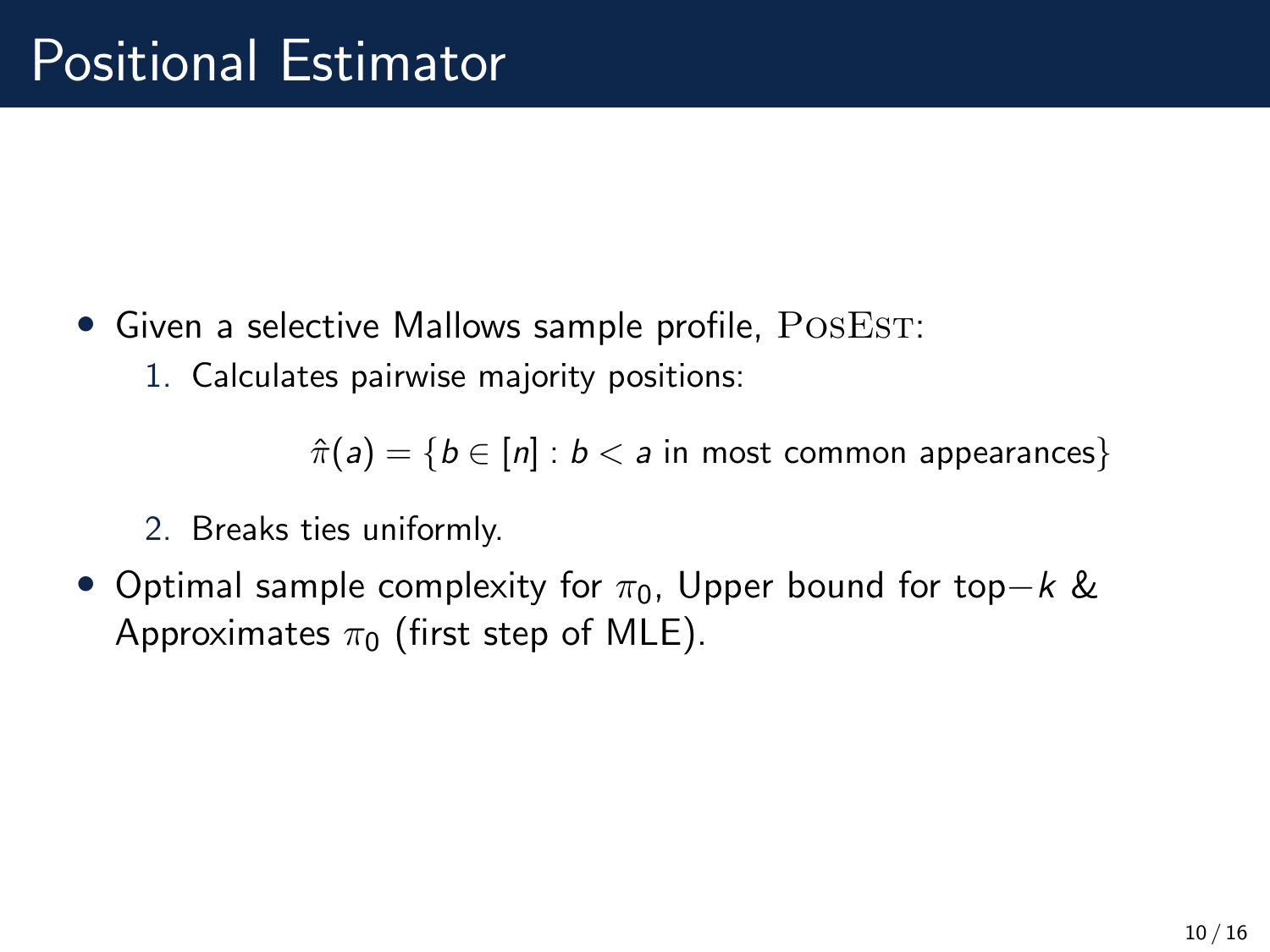

Figure: (Left:) Estimated sample complexity of retrieving, with probability at least 0.95 and using POSEST, the central ranking from selective Mallows samples, with  $n = 20$ ,  $\beta = 2$ , over the frequency parameter's inverse. (Right:) Average Kendall Tau distance between the output of POSEST and the central ranking with respect to the size of the sample profile, for different values of the frequency parameter p, when  $n = 20$ ,  $\beta = 0.3$ .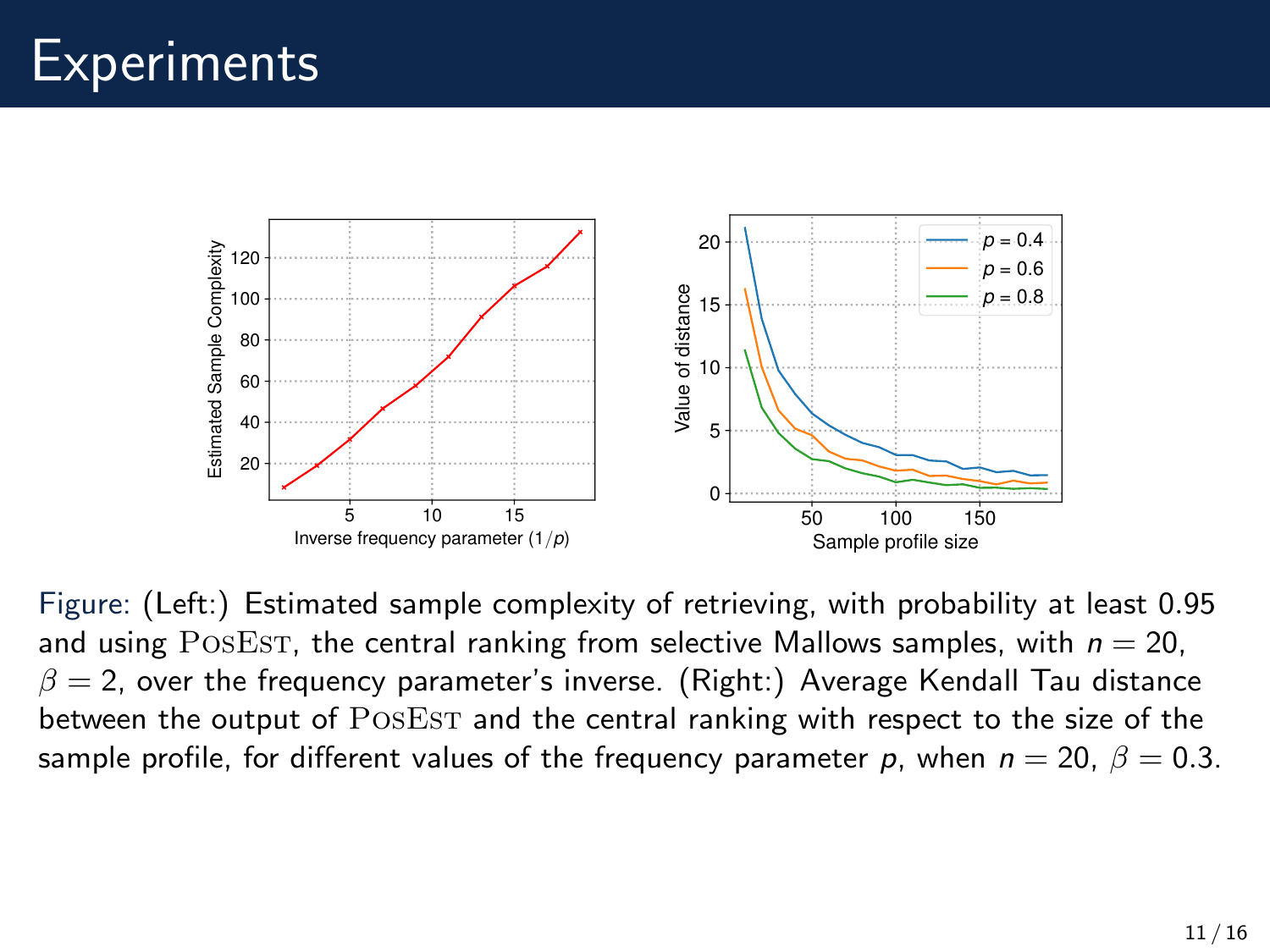<span id="page-11-0"></span>

Colin L Mallows. (1957)

Non-Null Ranking Models. I. Biometrika, 44(1/2):114—130, 1957.

<span id="page-11-1"></span>

Braverman, Mark and Mossel, Elchanan. (2009) Sorting from Noisy Information arXiv preprint arXiv:0910.1191, 2009.

<span id="page-11-2"></span>

Caragiannis, Ioannis and Procaccia, Ariel D and Shah, Nisarg. (2013) When Do Noisy Votes Reveal the Truth? Proceedings of the fourteenth ACM conference on Electronic commerce, 143–160, 2013.

<span id="page-11-3"></span>

Fligner, Michael A and Verducci, Joseph S. (1986)

Distance Based Ranking Models

Journal of the Royal Statistical Society: Series B (Methodological), 48(3):359–369, 1986.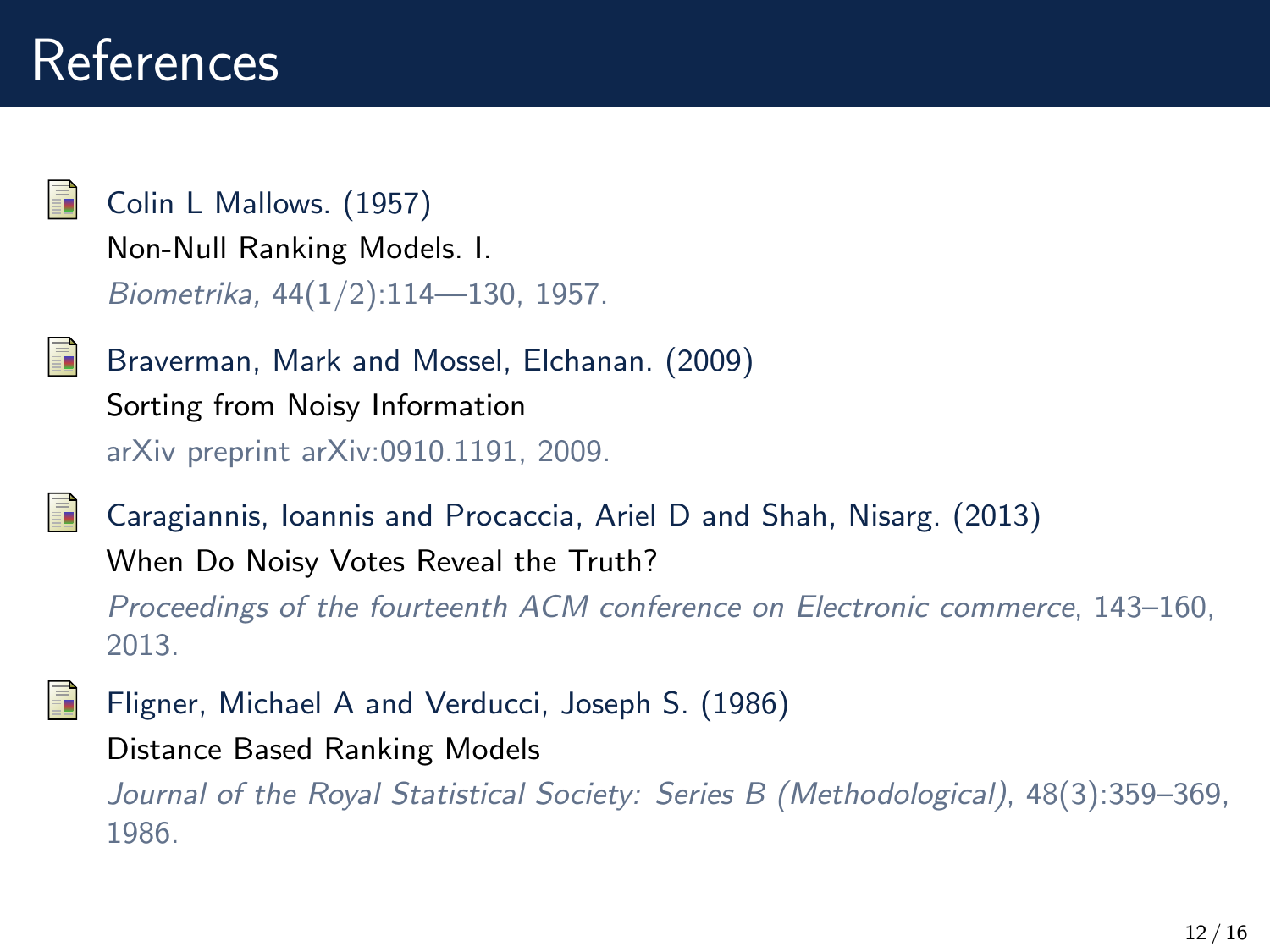### <span id="page-12-2"></span>Plackett, Robin L. (1975)

The Analysis of Permutations

Journal of the Royal Statistical Society: Series C (Applied Statistics), 24(2):193–202, 1975.

<span id="page-12-3"></span>

Murphy, Thomas Brendan and Martin, Donal. (2003) Mixtures of distance-based models for ranking data Computational statistics & data analysis, 41(3-4):645–655, 2003.

<span id="page-12-0"></span>

Smith, B Babington. (1950)

Discussion of Professor Ross's Paper

Journal of the Royal Statistical Society B, 12(1):41-59, 1950.

<span id="page-12-1"></span>Bradley, Ralph Allan and Terry, Milton E. (1952) Rank analysis of incomplete block designs: I. The method of paired comparisons Biometrika, 39(3/4):324–345, 1952.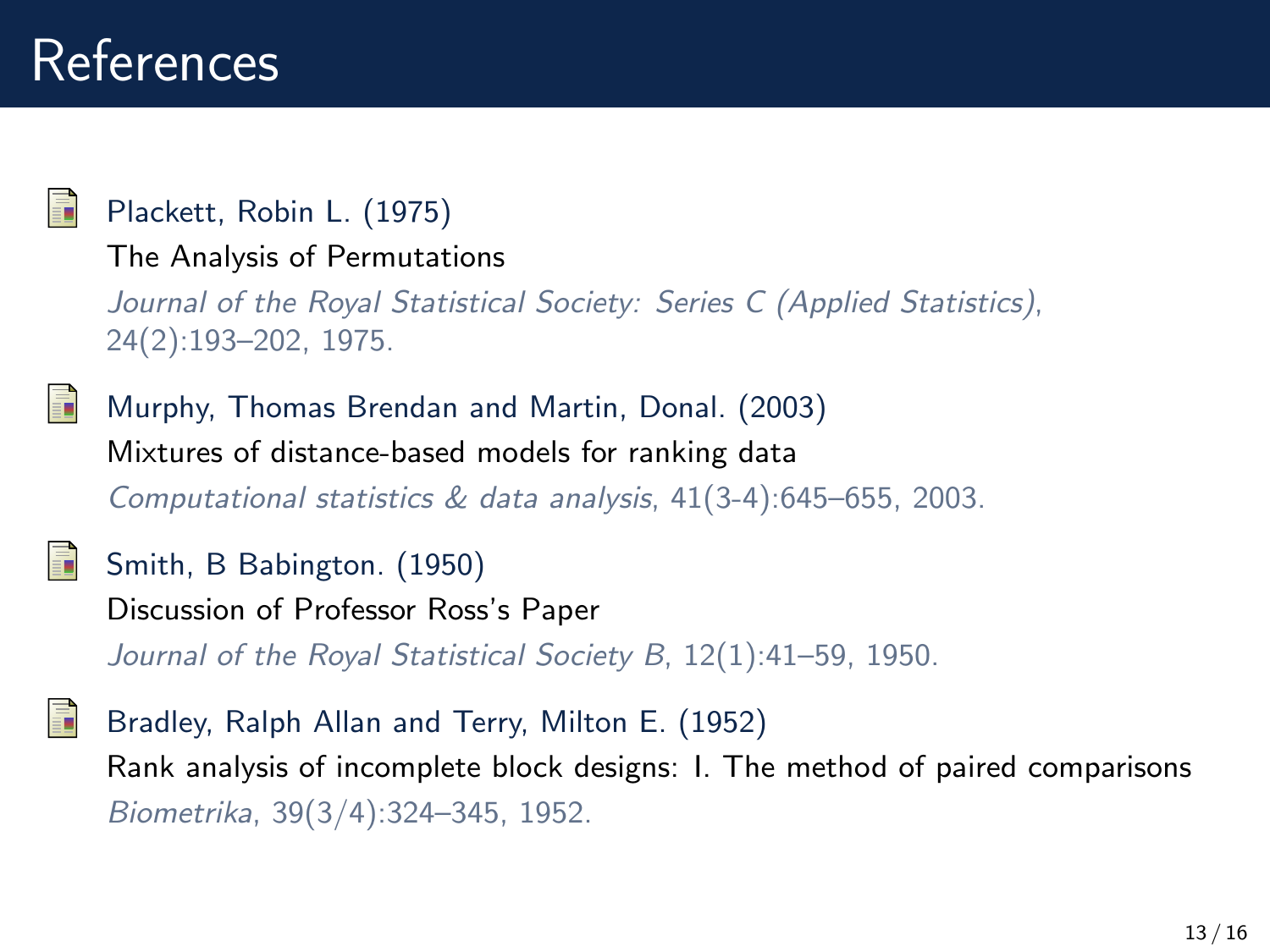### Braverman, Mark and Mossel, Elchanan. (2008)

Noisy Sorting Without Resampling

Proceedings of the nineteenth annual ACM-SIAM symposium on Discrete algorithms, 268–276, 2008.

<span id="page-13-1"></span>

Busa-Fekete, Robert and Fotakis, Dimitris and Szörényi, Balázs and Zampetakis, Manolis. (2019)

Optimal Learning of Mallows Block Model Conference on Learning Theory, 529–532, 2019.

<span id="page-13-2"></span>

Lebanon, Guy and Lafferty, John D. (2003) Conditional Models on the Ranking Poset Advances in Neural Information Processing Systems, 431–438, 2003.

<span id="page-13-0"></span>Luce, R Duncan. (2012) Individual Choice Behavior: A Theoretical Analysis 2012.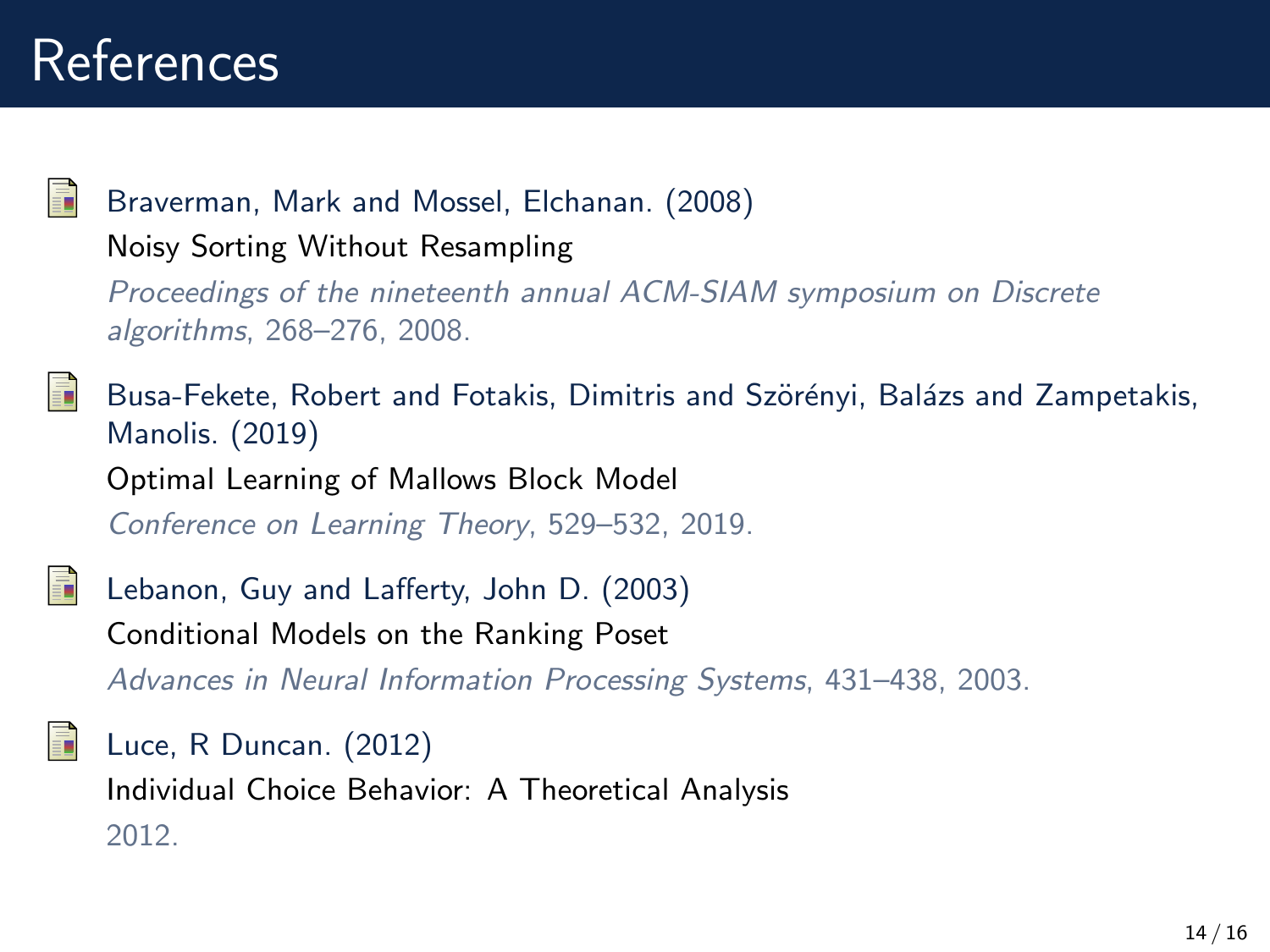### <span id="page-14-0"></span>Thurstone, Louis L. (1927)

A Law of Comparative Judgment.

Psychological review, 34(4):273, 1927.

<span id="page-14-1"></span>

### Adkins, Laura and Fligner, Michael. (1998)

A non-iterative procedure for maximum likelihood estimation of the parameters of Mallows' model based on partial rankings

Communications in Statistics-Theory and Methods, 27(9):2199–2220, 1998.

<span id="page-14-2"></span>Liu, Allen and Moitra, Ankur. (2018) Efficiently Learning Mixtures of Mallows Models 2018 IEEE 59th Annual Symposium on Foundations of Computer Science (FOCS), 627–638, 2018.